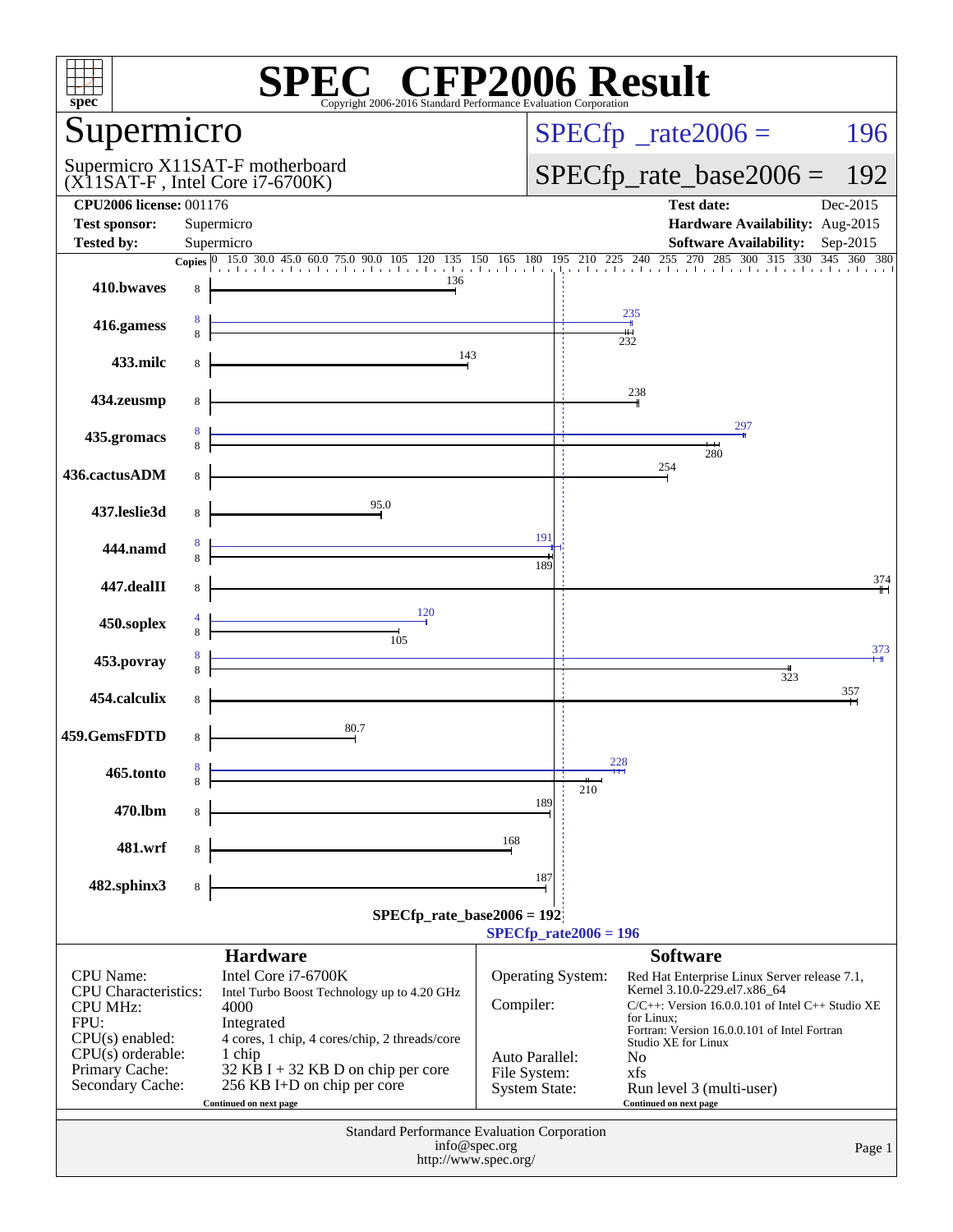

## Supermicro

(X11SAT-F , Intel Core i7-6700K) Supermicro X11SAT-F motherboard  $SPECTp_rate2006 = 196$ 

#### [SPECfp\\_rate\\_base2006 =](http://www.spec.org/auto/cpu2006/Docs/result-fields.html#SPECfpratebase2006) 192

| <b>CPU2006 license: 001176</b> |                                           |                                        | <b>Test date:</b><br>Dec-2015               |
|--------------------------------|-------------------------------------------|----------------------------------------|---------------------------------------------|
| <b>Test sponsor:</b>           | Supermicro                                | <b>Hardware Availability:</b> Aug-2015 |                                             |
| <b>Tested by:</b>              | Supermicro                                |                                        | <b>Software Availability:</b><br>$Sep-2015$ |
| L3 Cache:                      | $8 \text{ MB I+D}$ on chip per chip       | <b>Base Pointers:</b>                  | $32/64$ -bit                                |
| Other Cache:<br>Memory:        | None<br>32 GB (4 x 8 GB 2Rx8 PC4-2133P-E) | Peak Pointers:<br>Other Software:      | $32/64$ -bit<br>None                        |
| Disk Subsystem:                | 1 x 200 GB SATA III SSD                   |                                        |                                             |
| Other Hardware:                | None                                      |                                        |                                             |

**[Results Table](http://www.spec.org/auto/cpu2006/Docs/result-fields.html#ResultsTable)**

| Results Tadie                                                                                            |               |                |       |                |             |                |       |               |                |              |                |              |                |              |
|----------------------------------------------------------------------------------------------------------|---------------|----------------|-------|----------------|-------------|----------------|-------|---------------|----------------|--------------|----------------|--------------|----------------|--------------|
|                                                                                                          | <b>Base</b>   |                |       |                | <b>Peak</b> |                |       |               |                |              |                |              |                |              |
| <b>Benchmark</b>                                                                                         | <b>Copies</b> | <b>Seconds</b> | Ratio | <b>Seconds</b> | Ratio       | <b>Seconds</b> | Ratio | <b>Copies</b> | <b>Seconds</b> | <b>Ratio</b> | <b>Seconds</b> | <b>Ratio</b> | <b>Seconds</b> | <b>Ratio</b> |
| 410.bwayes                                                                                               | 81            | 797            | 136   | 798            | 136         | 798            | 136   | 8             | 797            | 136          | 798            | 136          | 798            | 136          |
| 416.gamess                                                                                               | 8             | 666            | 235   | 674            | 232         | 677            | 231   | 8             | 668            | 235          | 670            | 234          | 667            | 235          |
| $433$ .milc                                                                                              | 8             | 512            | 143   | 512            | 143         | 513            | 143   | 8             | 512            | 143          | 512            | 143          | 513            | 143          |
| 434.zeusmp                                                                                               | 8             | 306            | 238   | 306            | 238         | 306            | 238   | 8             | 306            | 238          | 306            | 238          | 306            | 238          |
| 435.gromacs                                                                                              | 8             | 202            | 283   | 207            | 277         | 204            | 280   | 8             | 192            | 298          | <u>192</u>     | 297          | 193            | 297          |
| 436.cactusADM                                                                                            | 8             | 376            | 254   | 376            | 255         | 376            | 254   | 8             | 376            | 254          | 376            | 255          | 376            | 254          |
| 437.leslie3d                                                                                             | 8             | 792            | 95.0  | 795            | 94.6        | 791            | 95.1  | 8             | 792            | 95.0         | 795            | 94.6         | 791            | 95.1         |
| 444.namd                                                                                                 | 8             | 337            | 191   | 341            | 188         | 340            | 189   | 8             | 329            | 195          | 337            | 190          | 337            | <u>191</u>   |
| 447.dealII                                                                                               | 8             | 245            | 374   | 242            | 378         | 246            | 373   | 8             | 245            | 374          | 242            | 378          | 246            | 373          |
| 450.soplex                                                                                               | 8             | 635            | 105   | 635            | 105         | 635            | 105   | 4             | 277            | 120          | 278            | 120          | 278            | 120          |
| 453.povray                                                                                               | 8             | 132            | 323   | 132            | 323         | 132            | 322   | 8             | <u>114</u>     | 373          | 115            | 369          | 114            | 375          |
| 454.calculix                                                                                             | 8             | 185            | 357   | 183            | 360         | 185            | 357   | 8             | 185            | 357          | 183            | 360          | 185            | 357          |
| 459.GemsFDTD                                                                                             | 8             | 1052           | 80.7  | 1052           | 80.7        | 1053           | 80.6  | 8             | 1052           | 80.7         | 1052           | 80.7         | 1053           | 80.6         |
| 465.tonto                                                                                                | 8             | 361            | 218   | 374            | 210         | 376            | 209   | 8             | 346            | 228          | 341            | 231          | 351            | 225          |
| 470.1bm                                                                                                  | 8             | 581            | 189   | 581            | 189         | 581            | 189   | 8             | 581            | 189          | 581            | 189          | 581            | 189          |
| 481.wrf                                                                                                  | 8             | 533            | 168   | 533            | 168         | 533            | 168   | 8             | 533            | 168          | 533            | 168          | 533            | 168          |
| 482.sphinx3                                                                                              | 8             | 836            | 187   | 835            | 187         | 836            | 187   | 8             | 836            | 187          | 835            | 187          | 836            | 187          |
| Results appear in the order in which they were run. Bold underlined text indicates a median measurement. |               |                |       |                |             |                |       |               |                |              |                |              |                |              |

**[Submit Notes](http://www.spec.org/auto/cpu2006/Docs/result-fields.html#SubmitNotes)**

 The taskset mechanism was used to bind copies to processors. The config file option 'submit' was used to generate taskset commands to bind each copy to a specific processor. For details, please see the config file.

#### **[Operating System Notes](http://www.spec.org/auto/cpu2006/Docs/result-fields.html#OperatingSystemNotes)**

Stack size set to unlimited using "ulimit -s unlimited"

#### **[Platform Notes](http://www.spec.org/auto/cpu2006/Docs/result-fields.html#PlatformNotes)**

 As tested, the system used a Supermicro CSE-732D4-903B chassis. The chassis is configured with a PWS-903-PQ power supply, 1 SNK-P0046A4 heatsink, as well as 1 FAN-0124L4 chassis fan.

Continued on next page

Standard Performance Evaluation Corporation [info@spec.org](mailto:info@spec.org) <http://www.spec.org/>

Page 2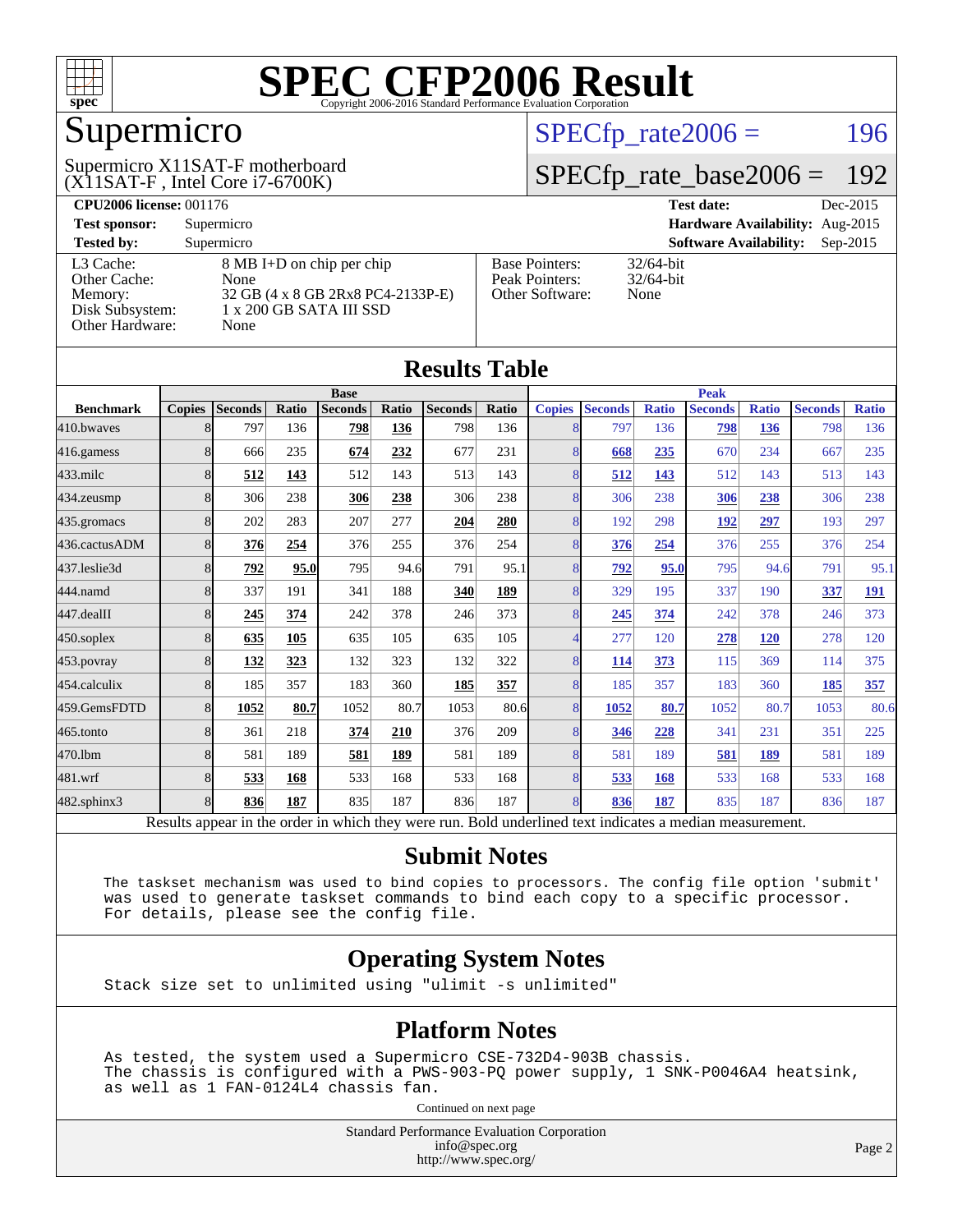

#### Supermicro

 $SPECTp\_rate2006 = 196$ 

(X11SAT-F , Intel Core i7-6700K) Supermicro X11SAT-F motherboard

[SPECfp\\_rate\\_base2006 =](http://www.spec.org/auto/cpu2006/Docs/result-fields.html#SPECfpratebase2006) 192

**[CPU2006 license:](http://www.spec.org/auto/cpu2006/Docs/result-fields.html#CPU2006license)** 001176 **[Test date:](http://www.spec.org/auto/cpu2006/Docs/result-fields.html#Testdate)** Dec-2015 **[Test sponsor:](http://www.spec.org/auto/cpu2006/Docs/result-fields.html#Testsponsor)** Supermicro **[Hardware Availability:](http://www.spec.org/auto/cpu2006/Docs/result-fields.html#HardwareAvailability)** Aug-2015 **[Tested by:](http://www.spec.org/auto/cpu2006/Docs/result-fields.html#Testedby)** Supermicro **Supermicro [Software Availability:](http://www.spec.org/auto/cpu2006/Docs/result-fields.html#SoftwareAvailability)** Sep-2015

#### **[Platform Notes \(Continued\)](http://www.spec.org/auto/cpu2006/Docs/result-fields.html#PlatformNotes)**

Standard Performance Evaluation Corporation [info@spec.org](mailto:info@spec.org) <http://www.spec.org/> Page 3 Sysinfo program /usr/cpu2006/config/sysinfo.rev6914 \$Rev: 6914 \$ \$Date:: 2014-06-25 #\$ e3fbb8667b5a285932ceab81e28219e1 running on X11SAT-01 Tue Dec 1 02:42:39 2015 This section contains SUT (System Under Test) info as seen by some common utilities. To remove or add to this section, see: <http://www.spec.org/cpu2006/Docs/config.html#sysinfo> From /proc/cpuinfo model name : Intel(R) Core(TM) i7-6700K CPU @ 4.00GHz 1 "physical id"s (chips) 8 "processors" cores, siblings (Caution: counting these is hw and system dependent. The following excerpts from /proc/cpuinfo might not be reliable. Use with caution.) cpu cores : 4 siblings : 8 physical 0: cores 0 1 2 3 cache size : 8192 KB From /proc/meminfo MemTotal: 32762936 kB HugePages\_Total: 0 Hugepagesize: 2048 kB From /etc/\*release\* /etc/\*version\* os-release: NAME="Red Hat Enterprise Linux Server" VERSION="7.1 (Maipo)" ID="rhel" ID\_LIKE="fedora" VERSION\_ID="7.1" PRETTY\_NAME="Red Hat Enterprise Linux Server 7.1 (Maipo)" ANSI\_COLOR="0;31" CPE\_NAME="cpe:/o:redhat:enterprise\_linux:7.1:GA:server" redhat-release: Red Hat Enterprise Linux Server release 7.1 (Maipo) system-release: Red Hat Enterprise Linux Server release 7.1 (Maipo) system-release-cpe: cpe:/o:redhat:enterprise\_linux:7.1:ga:server uname -a: Linux X11SAT-01 3.10.0-229.el7.x86\_64 #1 SMP Thu Jan 29 18:37:38 EST 2015 x86\_64 x86\_64 x86\_64 GNU/Linux run-level 3 Dec 1 02:39 SPEC is set to: /usr/cpu2006<br>Filesystem Type Size Filesystem Type Size Used Avail Use% Mounted on<br>/dev/sda2 xfs 183G 22G 161G 12% / /dev/sda2 xfs 183G 22G 161G 12% / Additional information from dmidecode: Warning: Use caution when you interpret this section. The 'dmidecode' program reads system data which is "intended to allow hardware to be accurately Continued on next page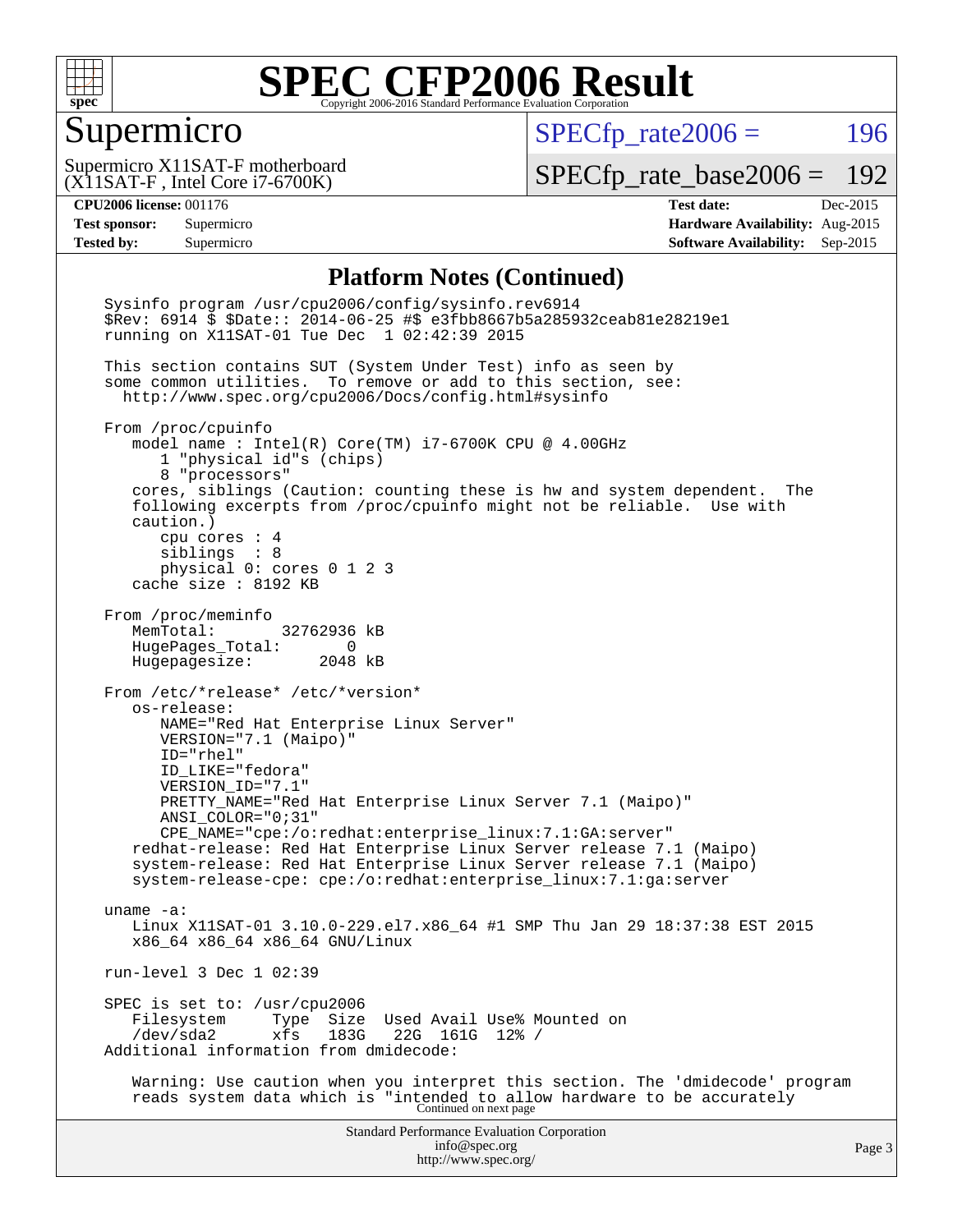

#### Supermicro

 $SPECTp\_rate2006 = 196$ 

(X11SAT-F , Intel Core i7-6700K) Supermicro X11SAT-F motherboard

[SPECfp\\_rate\\_base2006 =](http://www.spec.org/auto/cpu2006/Docs/result-fields.html#SPECfpratebase2006) 192

**[CPU2006 license:](http://www.spec.org/auto/cpu2006/Docs/result-fields.html#CPU2006license)** 001176 **[Test date:](http://www.spec.org/auto/cpu2006/Docs/result-fields.html#Testdate)** Dec-2015 **[Test sponsor:](http://www.spec.org/auto/cpu2006/Docs/result-fields.html#Testsponsor)** Supermicro **[Hardware Availability:](http://www.spec.org/auto/cpu2006/Docs/result-fields.html#HardwareAvailability)** Aug-2015 **[Tested by:](http://www.spec.org/auto/cpu2006/Docs/result-fields.html#Testedby)** Supermicro **Supermicro [Software Availability:](http://www.spec.org/auto/cpu2006/Docs/result-fields.html#SoftwareAvailability)** Sep-2015

#### **[Platform Notes \(Continued\)](http://www.spec.org/auto/cpu2006/Docs/result-fields.html#PlatformNotes)**

 determined", but the intent may not be met, as there are frequent changes to hardware, firmware, and the "DMTF SMBIOS" standard.

 BIOS American Megatrends Inc. 1.0 11/23/2015 Memory: 4x Micron 18ASF1G72AZ-2G1A1 8 GB 2 rank 2133 MHz

(End of data from sysinfo program)

#### **[General Notes](http://www.spec.org/auto/cpu2006/Docs/result-fields.html#GeneralNotes)**

Environment variables set by runspec before the start of the run: LD LIBRARY PATH = "/usr/cpu2006/libs/32:/usr/cpu2006/libs/64:/usr/cpu2006/sh"

 Binaries compiled on a system with 1x Intel Core i5-4670K CPU + 32GB memory using RedHat EL 7.1 Transparent Huge Pages enabled with: echo always > /sys/kernel/mm/transparent\_hugepage/enabled

**[Base Compiler Invocation](http://www.spec.org/auto/cpu2006/Docs/result-fields.html#BaseCompilerInvocation)**

[C benchmarks](http://www.spec.org/auto/cpu2006/Docs/result-fields.html#Cbenchmarks):  $\frac{1}{2}$  cc  $-$  m64

[C++ benchmarks:](http://www.spec.org/auto/cpu2006/Docs/result-fields.html#CXXbenchmarks) [icpc -m64](http://www.spec.org/cpu2006/results/res2016q1/cpu2006-20160107-38617.flags.html#user_CXXbase_intel_icpc_64bit_bedb90c1146cab66620883ef4f41a67e)

[Fortran benchmarks](http://www.spec.org/auto/cpu2006/Docs/result-fields.html#Fortranbenchmarks): [ifort -m64](http://www.spec.org/cpu2006/results/res2016q1/cpu2006-20160107-38617.flags.html#user_FCbase_intel_ifort_64bit_ee9d0fb25645d0210d97eb0527dcc06e)

[Benchmarks using both Fortran and C](http://www.spec.org/auto/cpu2006/Docs/result-fields.html#BenchmarksusingbothFortranandC): [icc -m64](http://www.spec.org/cpu2006/results/res2016q1/cpu2006-20160107-38617.flags.html#user_CC_FCbase_intel_icc_64bit_0b7121f5ab7cfabee23d88897260401c) [ifort -m64](http://www.spec.org/cpu2006/results/res2016q1/cpu2006-20160107-38617.flags.html#user_CC_FCbase_intel_ifort_64bit_ee9d0fb25645d0210d97eb0527dcc06e)

#### **[Base Portability Flags](http://www.spec.org/auto/cpu2006/Docs/result-fields.html#BasePortabilityFlags)**

| 410.bwaves: - DSPEC CPU LP64                 |  |
|----------------------------------------------|--|
| 416.gamess: -DSPEC_CPU_LP64                  |  |
| 433.milc: -DSPEC CPU LP64                    |  |
| 434.zeusmp: -DSPEC_CPU_LP64                  |  |
| 435.gromacs: -DSPEC_CPU_LP64 -nofor_main     |  |
| 436.cactusADM: - DSPEC CPU LP64 - nofor main |  |
| 437.leslie3d: -DSPEC_CPU_LP64                |  |
| 444.namd: - DSPEC CPU LP64                   |  |
| 447.dealII: -DSPEC CPU LP64                  |  |
| 450.soplex: -DSPEC_CPU_LP64                  |  |
| 453.povray: -DSPEC CPU LP64                  |  |

Continued on next page

Standard Performance Evaluation Corporation [info@spec.org](mailto:info@spec.org) <http://www.spec.org/>

Page 4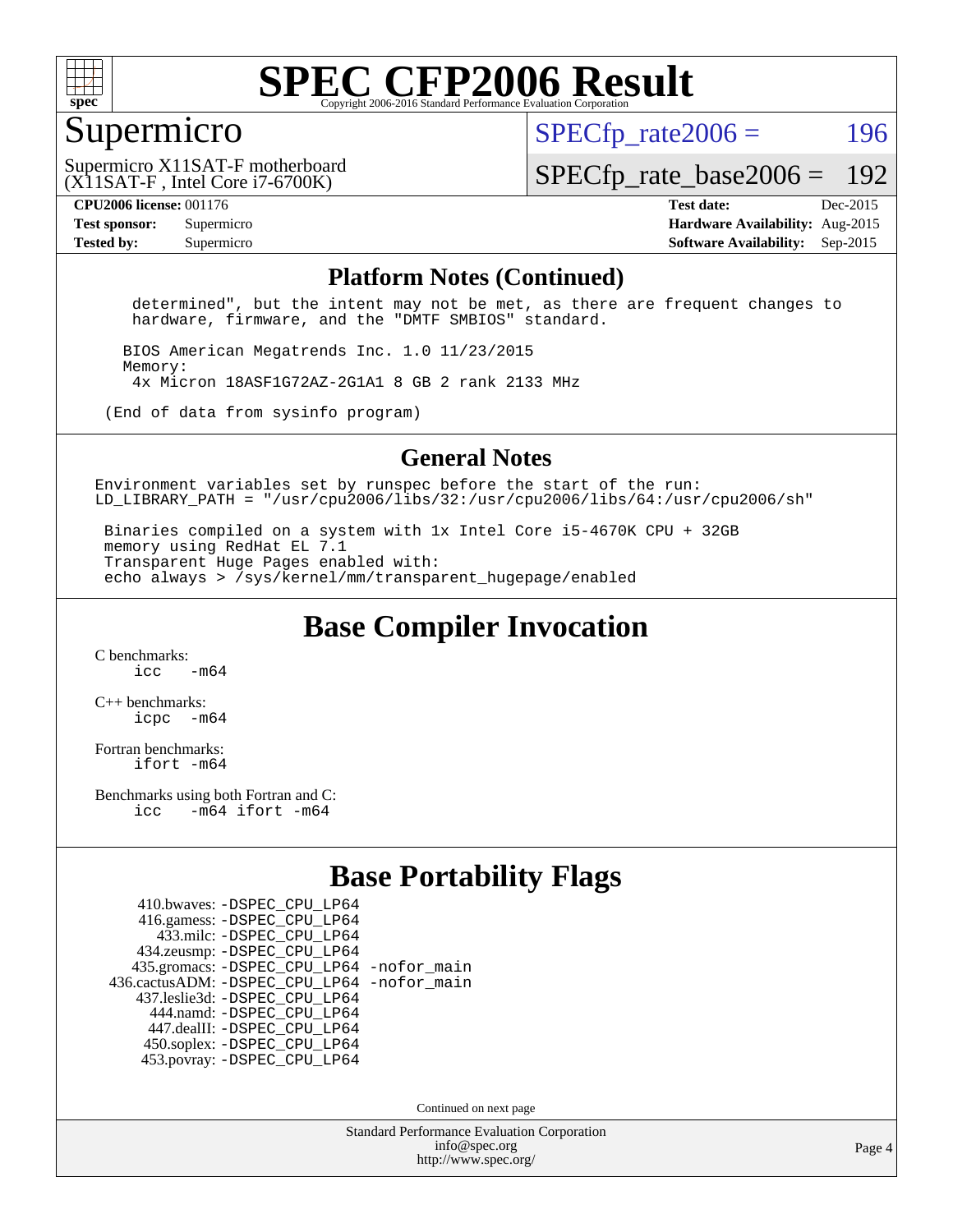

#### Supermicro

 $SPECTp\_rate2006 = 196$ 

(X11SAT-F , Intel Core i7-6700K) Supermicro X11SAT-F motherboard

[SPECfp\\_rate\\_base2006 =](http://www.spec.org/auto/cpu2006/Docs/result-fields.html#SPECfpratebase2006) 192

**[CPU2006 license:](http://www.spec.org/auto/cpu2006/Docs/result-fields.html#CPU2006license)** 001176 **[Test date:](http://www.spec.org/auto/cpu2006/Docs/result-fields.html#Testdate)** Dec-2015 **[Test sponsor:](http://www.spec.org/auto/cpu2006/Docs/result-fields.html#Testsponsor)** Supermicro **[Hardware Availability:](http://www.spec.org/auto/cpu2006/Docs/result-fields.html#HardwareAvailability)** Aug-2015 **[Tested by:](http://www.spec.org/auto/cpu2006/Docs/result-fields.html#Testedby)** Supermicro **Supermicro [Software Availability:](http://www.spec.org/auto/cpu2006/Docs/result-fields.html#SoftwareAvailability)** Sep-2015

### **[Base Portability Flags \(Continued\)](http://www.spec.org/auto/cpu2006/Docs/result-fields.html#BasePortabilityFlags)**

 454.calculix: [-DSPEC\\_CPU\\_LP64](http://www.spec.org/cpu2006/results/res2016q1/cpu2006-20160107-38617.flags.html#suite_basePORTABILITY454_calculix_DSPEC_CPU_LP64) [-nofor\\_main](http://www.spec.org/cpu2006/results/res2016q1/cpu2006-20160107-38617.flags.html#user_baseLDPORTABILITY454_calculix_f-nofor_main) 459.GemsFDTD: [-DSPEC\\_CPU\\_LP64](http://www.spec.org/cpu2006/results/res2016q1/cpu2006-20160107-38617.flags.html#suite_basePORTABILITY459_GemsFDTD_DSPEC_CPU_LP64) 465.tonto: [-DSPEC\\_CPU\\_LP64](http://www.spec.org/cpu2006/results/res2016q1/cpu2006-20160107-38617.flags.html#suite_basePORTABILITY465_tonto_DSPEC_CPU_LP64) 470.lbm: [-DSPEC\\_CPU\\_LP64](http://www.spec.org/cpu2006/results/res2016q1/cpu2006-20160107-38617.flags.html#suite_basePORTABILITY470_lbm_DSPEC_CPU_LP64) 481.wrf: [-DSPEC\\_CPU\\_LP64](http://www.spec.org/cpu2006/results/res2016q1/cpu2006-20160107-38617.flags.html#suite_basePORTABILITY481_wrf_DSPEC_CPU_LP64) [-DSPEC\\_CPU\\_CASE\\_FLAG](http://www.spec.org/cpu2006/results/res2016q1/cpu2006-20160107-38617.flags.html#b481.wrf_baseCPORTABILITY_DSPEC_CPU_CASE_FLAG) [-DSPEC\\_CPU\\_LINUX](http://www.spec.org/cpu2006/results/res2016q1/cpu2006-20160107-38617.flags.html#b481.wrf_baseCPORTABILITY_DSPEC_CPU_LINUX) 482.sphinx3: [-DSPEC\\_CPU\\_LP64](http://www.spec.org/cpu2006/results/res2016q1/cpu2006-20160107-38617.flags.html#suite_basePORTABILITY482_sphinx3_DSPEC_CPU_LP64)

### **[Base Optimization Flags](http://www.spec.org/auto/cpu2006/Docs/result-fields.html#BaseOptimizationFlags)**

[C benchmarks](http://www.spec.org/auto/cpu2006/Docs/result-fields.html#Cbenchmarks):

[-xCORE-AVX2](http://www.spec.org/cpu2006/results/res2016q1/cpu2006-20160107-38617.flags.html#user_CCbase_f-xAVX2_5f5fc0cbe2c9f62c816d3e45806c70d7) [-ipo](http://www.spec.org/cpu2006/results/res2016q1/cpu2006-20160107-38617.flags.html#user_CCbase_f-ipo) [-O3](http://www.spec.org/cpu2006/results/res2016q1/cpu2006-20160107-38617.flags.html#user_CCbase_f-O3) [-no-prec-div](http://www.spec.org/cpu2006/results/res2016q1/cpu2006-20160107-38617.flags.html#user_CCbase_f-no-prec-div) [-opt-prefetch](http://www.spec.org/cpu2006/results/res2016q1/cpu2006-20160107-38617.flags.html#user_CCbase_f-opt-prefetch) [-auto-p32](http://www.spec.org/cpu2006/results/res2016q1/cpu2006-20160107-38617.flags.html#user_CCbase_f-auto-p32) [-ansi-alias](http://www.spec.org/cpu2006/results/res2016q1/cpu2006-20160107-38617.flags.html#user_CCbase_f-ansi-alias)

 $C_{++}$  benchmarks: [-xCORE-AVX2](http://www.spec.org/cpu2006/results/res2016q1/cpu2006-20160107-38617.flags.html#user_CXXbase_f-xAVX2_5f5fc0cbe2c9f62c816d3e45806c70d7) [-ipo](http://www.spec.org/cpu2006/results/res2016q1/cpu2006-20160107-38617.flags.html#user_CXXbase_f-ipo) [-O3](http://www.spec.org/cpu2006/results/res2016q1/cpu2006-20160107-38617.flags.html#user_CXXbase_f-O3) [-no-prec-div](http://www.spec.org/cpu2006/results/res2016q1/cpu2006-20160107-38617.flags.html#user_CXXbase_f-no-prec-div) [-opt-prefetch](http://www.spec.org/cpu2006/results/res2016q1/cpu2006-20160107-38617.flags.html#user_CXXbase_f-opt-prefetch) [-auto-p32](http://www.spec.org/cpu2006/results/res2016q1/cpu2006-20160107-38617.flags.html#user_CXXbase_f-auto-p32) [-ansi-alias](http://www.spec.org/cpu2006/results/res2016q1/cpu2006-20160107-38617.flags.html#user_CXXbase_f-ansi-alias)

[Fortran benchmarks](http://www.spec.org/auto/cpu2006/Docs/result-fields.html#Fortranbenchmarks):

[-xCORE-AVX2](http://www.spec.org/cpu2006/results/res2016q1/cpu2006-20160107-38617.flags.html#user_FCbase_f-xAVX2_5f5fc0cbe2c9f62c816d3e45806c70d7) [-ipo](http://www.spec.org/cpu2006/results/res2016q1/cpu2006-20160107-38617.flags.html#user_FCbase_f-ipo) [-O3](http://www.spec.org/cpu2006/results/res2016q1/cpu2006-20160107-38617.flags.html#user_FCbase_f-O3) [-no-prec-div](http://www.spec.org/cpu2006/results/res2016q1/cpu2006-20160107-38617.flags.html#user_FCbase_f-no-prec-div) [-opt-prefetch](http://www.spec.org/cpu2006/results/res2016q1/cpu2006-20160107-38617.flags.html#user_FCbase_f-opt-prefetch)

[Benchmarks using both Fortran and C](http://www.spec.org/auto/cpu2006/Docs/result-fields.html#BenchmarksusingbothFortranandC): [-xCORE-AVX2](http://www.spec.org/cpu2006/results/res2016q1/cpu2006-20160107-38617.flags.html#user_CC_FCbase_f-xAVX2_5f5fc0cbe2c9f62c816d3e45806c70d7) [-ipo](http://www.spec.org/cpu2006/results/res2016q1/cpu2006-20160107-38617.flags.html#user_CC_FCbase_f-ipo) [-O3](http://www.spec.org/cpu2006/results/res2016q1/cpu2006-20160107-38617.flags.html#user_CC_FCbase_f-O3) [-no-prec-div](http://www.spec.org/cpu2006/results/res2016q1/cpu2006-20160107-38617.flags.html#user_CC_FCbase_f-no-prec-div) [-opt-prefetch](http://www.spec.org/cpu2006/results/res2016q1/cpu2006-20160107-38617.flags.html#user_CC_FCbase_f-opt-prefetch) [-auto-p32](http://www.spec.org/cpu2006/results/res2016q1/cpu2006-20160107-38617.flags.html#user_CC_FCbase_f-auto-p32) [-ansi-alias](http://www.spec.org/cpu2006/results/res2016q1/cpu2006-20160107-38617.flags.html#user_CC_FCbase_f-ansi-alias)

#### **[Peak Compiler Invocation](http://www.spec.org/auto/cpu2006/Docs/result-fields.html#PeakCompilerInvocation)**

[C benchmarks](http://www.spec.org/auto/cpu2006/Docs/result-fields.html#Cbenchmarks):  $-m64$ 

[C++ benchmarks \(except as noted below\):](http://www.spec.org/auto/cpu2006/Docs/result-fields.html#CXXbenchmarksexceptasnotedbelow) [icpc -m64](http://www.spec.org/cpu2006/results/res2016q1/cpu2006-20160107-38617.flags.html#user_CXXpeak_intel_icpc_64bit_bedb90c1146cab66620883ef4f41a67e)

450.soplex: [icpc -m32 -L/opt/intel/compilers\\_and\\_libraries\\_2016/linux/compiler/lib/ia32\\_lin](http://www.spec.org/cpu2006/results/res2016q1/cpu2006-20160107-38617.flags.html#user_peakCXXLD450_soplex_intel_icpc_b4f50a394bdb4597aa5879c16bc3f5c5)

[Fortran benchmarks](http://www.spec.org/auto/cpu2006/Docs/result-fields.html#Fortranbenchmarks): [ifort -m64](http://www.spec.org/cpu2006/results/res2016q1/cpu2006-20160107-38617.flags.html#user_FCpeak_intel_ifort_64bit_ee9d0fb25645d0210d97eb0527dcc06e)

[Benchmarks using both Fortran and C](http://www.spec.org/auto/cpu2006/Docs/result-fields.html#BenchmarksusingbothFortranandC): [icc -m64](http://www.spec.org/cpu2006/results/res2016q1/cpu2006-20160107-38617.flags.html#user_CC_FCpeak_intel_icc_64bit_0b7121f5ab7cfabee23d88897260401c) [ifort -m64](http://www.spec.org/cpu2006/results/res2016q1/cpu2006-20160107-38617.flags.html#user_CC_FCpeak_intel_ifort_64bit_ee9d0fb25645d0210d97eb0527dcc06e)

#### **[Peak Portability Flags](http://www.spec.org/auto/cpu2006/Docs/result-fields.html#PeakPortabilityFlags)**

410.bwaves: [-DSPEC\\_CPU\\_LP64](http://www.spec.org/cpu2006/results/res2016q1/cpu2006-20160107-38617.flags.html#suite_peakPORTABILITY410_bwaves_DSPEC_CPU_LP64)

Continued on next page

Standard Performance Evaluation Corporation [info@spec.org](mailto:info@spec.org) <http://www.spec.org/>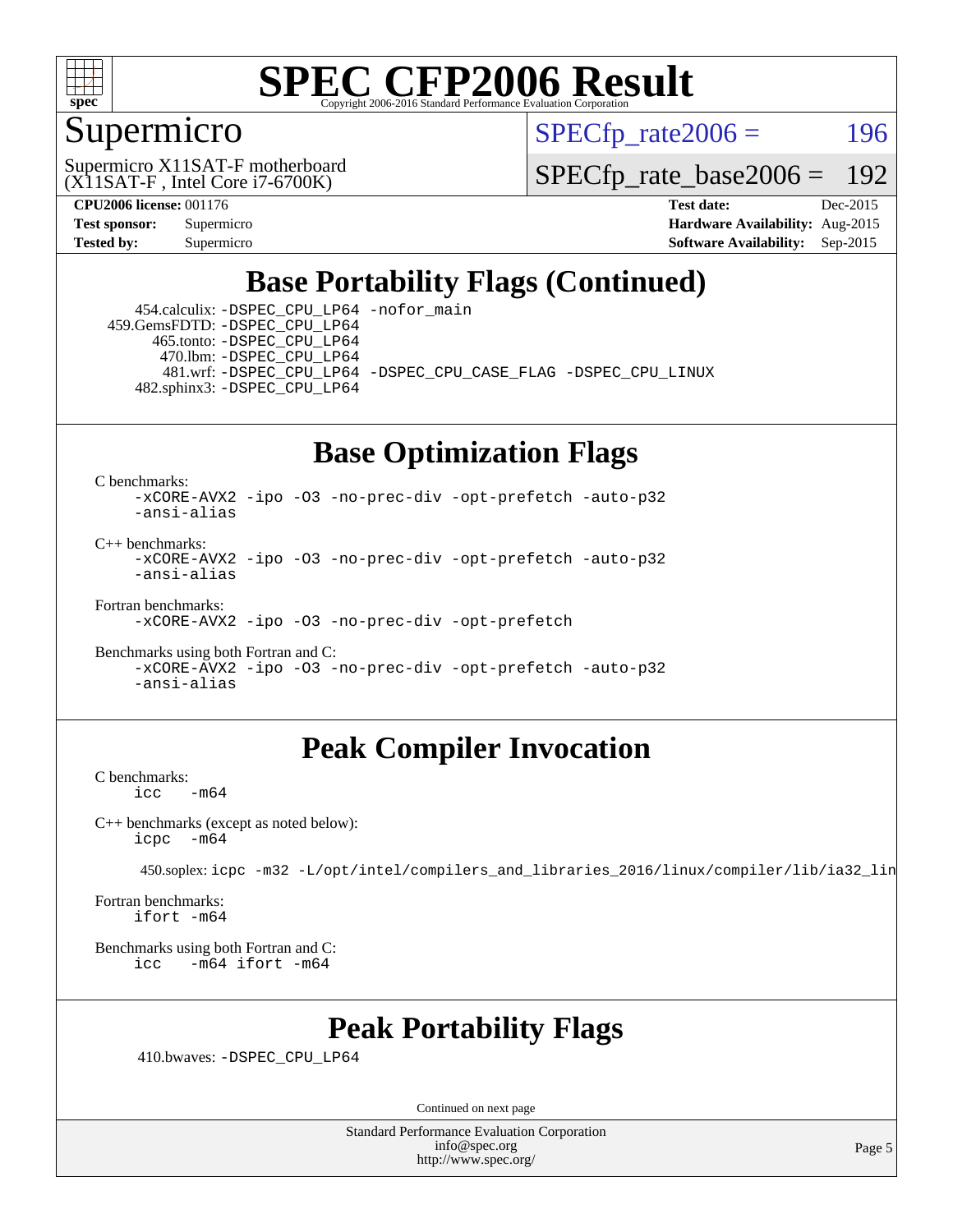

### Supermicro

 $SPECTp\_rate2006 = 196$ 

(X11SAT-F , Intel Core i7-6700K) Supermicro X11SAT-F motherboard

[SPECfp\\_rate\\_base2006 =](http://www.spec.org/auto/cpu2006/Docs/result-fields.html#SPECfpratebase2006) 192

| <b>Test sponsor:</b> | Supermicro |
|----------------------|------------|
| <b>Tested by:</b>    | Supermicro |

**[CPU2006 license:](http://www.spec.org/auto/cpu2006/Docs/result-fields.html#CPU2006license)** 001176 **[Test date:](http://www.spec.org/auto/cpu2006/Docs/result-fields.html#Testdate)** Dec-2015 **[Hardware Availability:](http://www.spec.org/auto/cpu2006/Docs/result-fields.html#HardwareAvailability)** Aug-2015 **[Software Availability:](http://www.spec.org/auto/cpu2006/Docs/result-fields.html#SoftwareAvailability)** Sep-2015

### **[Peak Portability Flags \(Continued\)](http://www.spec.org/auto/cpu2006/Docs/result-fields.html#PeakPortabilityFlags)**

| 416.gamess: -DSPEC_CPU_LP64                                    |  |
|----------------------------------------------------------------|--|
| 433.milc: -DSPEC CPU LP64                                      |  |
| 434.zeusmp: -DSPEC_CPU_LP64                                    |  |
| 435.gromacs: -DSPEC_CPU_LP64 -nofor_main                       |  |
| 436.cactusADM: -DSPEC CPU LP64 -nofor main                     |  |
| 437.leslie3d: -DSPEC CPU LP64                                  |  |
| 444.namd: -DSPEC CPU LP64                                      |  |
| 447.dealII: -DSPEC CPU LP64                                    |  |
| 450.soplex: -D_FILE_OFFSET_BITS=64                             |  |
| 453.povray: -DSPEC_CPU_LP64                                    |  |
| 454.calculix: - DSPEC CPU LP64 - nofor main                    |  |
| 459.GemsFDTD: -DSPEC CPU LP64                                  |  |
| 465.tonto: - DSPEC CPU LP64                                    |  |
| 470.1bm: - DSPEC CPU LP64                                      |  |
| 481.wrf: -DSPEC_CPU_LP64 -DSPEC_CPU_CASE_FLAG -DSPEC_CPU_LINUX |  |
| 482.sphinx3: -DSPEC_CPU_LP64                                   |  |

### **[Peak Optimization Flags](http://www.spec.org/auto/cpu2006/Docs/result-fields.html#PeakOptimizationFlags)**

[C benchmarks](http://www.spec.org/auto/cpu2006/Docs/result-fields.html#Cbenchmarks):

```
 433.milc: basepeak = yes
   470.lbm: basepeak = yes
482.sphinx3: basepeak = yes
```
#### [C++ benchmarks:](http://www.spec.org/auto/cpu2006/Docs/result-fields.html#CXXbenchmarks)

```
 444.namd: -xCORE-AVX2(pass 2) -prof-gen:threadsafe(pass 1)
       -no-prec-div(pass 2)-par-num-threads=1(pass 1) -prof-use(pass 2) -fno-alias
       -auto-ilp32
```

```
 447.dealII: basepeak = yes
```

```
 450.soplex: -xCORE-AVX2(pass 2) -prof-gen:threadsafe(pass 1)
          -i\text{po}(pass 2) -\overset{\sim}{O}3(pass 2)-no-prec-div(pass 2)
          -par-num-threads=1(pass 1) -prof-use(pass 2)
          -opt-malloc-options=3
```

```
 453.povray: -xCORE-AVX2(pass 2) -prof-gen:threadsafe(pass 1)
          -ipo(pass 2) -O3(pass 2) -no-prec-div(pass 2)
          -par-num-threads=1(pass 1) -prof-use(pass 2) -unroll4
          -ansi-alias
```
[Fortran benchmarks](http://www.spec.org/auto/cpu2006/Docs/result-fields.html#Fortranbenchmarks):

Continued on next page

```
Standard Performance Evaluation Corporation
             info@spec.org
           http://www.spec.org/
```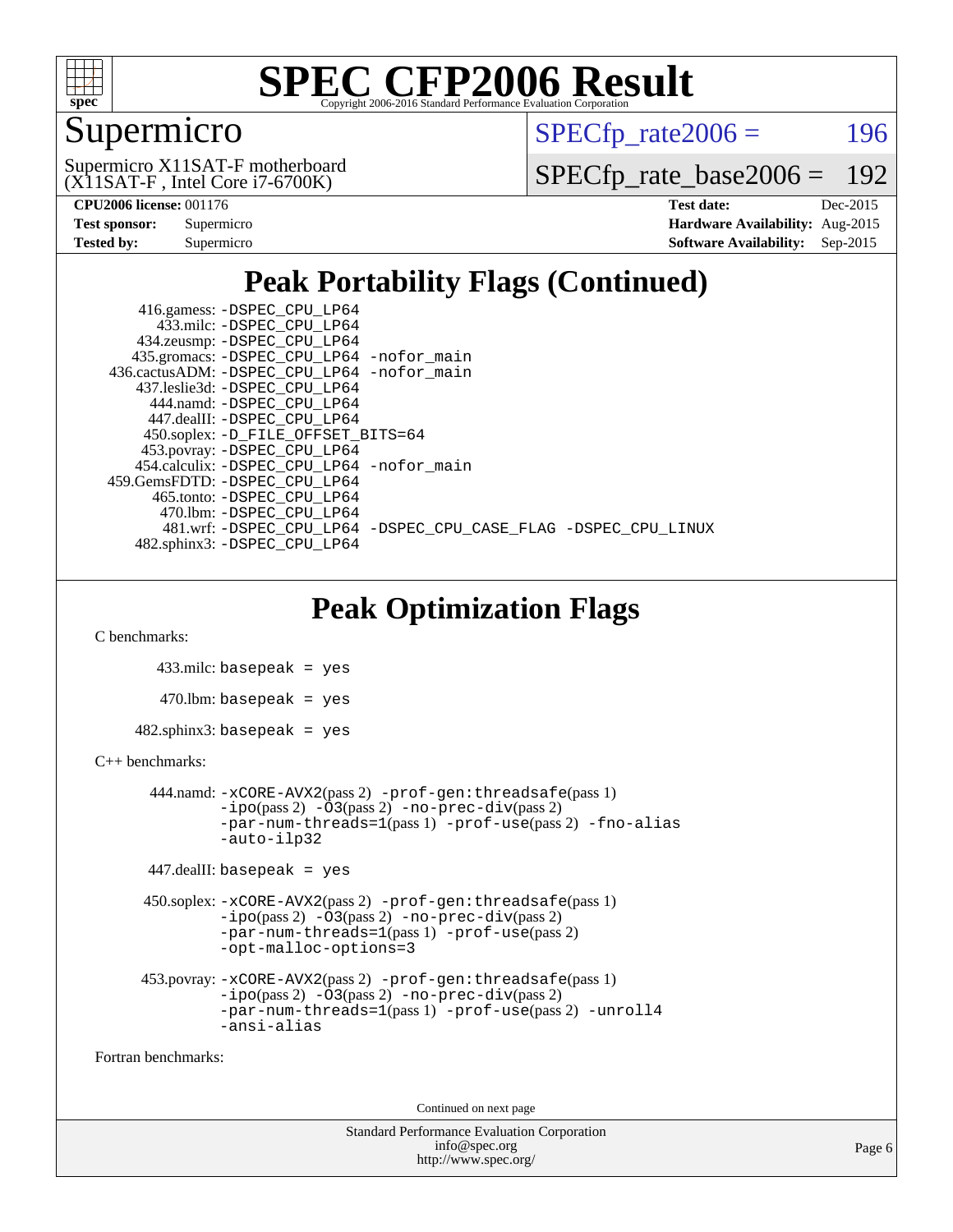

#### Supermicro

 $SPECTp\_rate2006 = 196$ 

(X11SAT-F , Intel Core i7-6700K) Supermicro X11SAT-F motherboard

[SPECfp\\_rate\\_base2006 =](http://www.spec.org/auto/cpu2006/Docs/result-fields.html#SPECfpratebase2006) 192

**[CPU2006 license:](http://www.spec.org/auto/cpu2006/Docs/result-fields.html#CPU2006license)** 001176 **[Test date:](http://www.spec.org/auto/cpu2006/Docs/result-fields.html#Testdate)** Dec-2015 **[Test sponsor:](http://www.spec.org/auto/cpu2006/Docs/result-fields.html#Testsponsor)** Supermicro **[Hardware Availability:](http://www.spec.org/auto/cpu2006/Docs/result-fields.html#HardwareAvailability)** Aug-2015 **[Tested by:](http://www.spec.org/auto/cpu2006/Docs/result-fields.html#Testedby)** Supermicro **Supermicro [Software Availability:](http://www.spec.org/auto/cpu2006/Docs/result-fields.html#SoftwareAvailability)** Sep-2015

### **[Peak Optimization Flags \(Continued\)](http://www.spec.org/auto/cpu2006/Docs/result-fields.html#PeakOptimizationFlags)**

```
410.bwaves: basepeak = yes 416.gamess: -xCORE-AVX2(pass 2) -prof-gen:threadsafe(pass 1)
                 -no-prec-div(pass 2)-par-num-threads=1(pass 1) -prof-use(pass 2) -unroll2
                 -inline-level=0 -scalar-rep-
        434.zeusmp: basepeak = yes
        437.leslie3d: basepeak = yes
     459.GemsFDTD: basepeak = yes
          465.tonto: -xCORE-AVX2(pass 2) -prof-gen:threadsafe(pass 1)
                 -no-prec-div(pass 2)-par-num-threads=1(pass 1) -prof-use(pass 2) -unroll4 -auto
                 -inline-calloc -opt-malloc-options=3
  Benchmarks using both Fortran and C: 
       435.gromacs: -xCORE-AVX2(pass 2) -prof-gen:threadsafe(pass 1)
                 -no-prec-div(pass 2)-par-num-threads=1(pass 1) -prof-use(pass 2) -opt-prefetch
                 -auto-ilp32
     436.cactusADM: basepeak = yes
       454.calculix: basepeak = yes
          481.wrf: basepeak = yes
                      The flags files that were used to format this result can be browsed at
http://www.spec.org/cpu2006/flags/Intel-ic16.0-official-linux64.html
http://www.spec.org/cpu2006/flags/Supermicro-Platform-Settings-V1.2-revH.html
```
You can also download the XML flags sources by saving the following links: <http://www.spec.org/cpu2006/flags/Intel-ic16.0-official-linux64.xml> <http://www.spec.org/cpu2006/flags/Supermicro-Platform-Settings-V1.2-revH.xml>